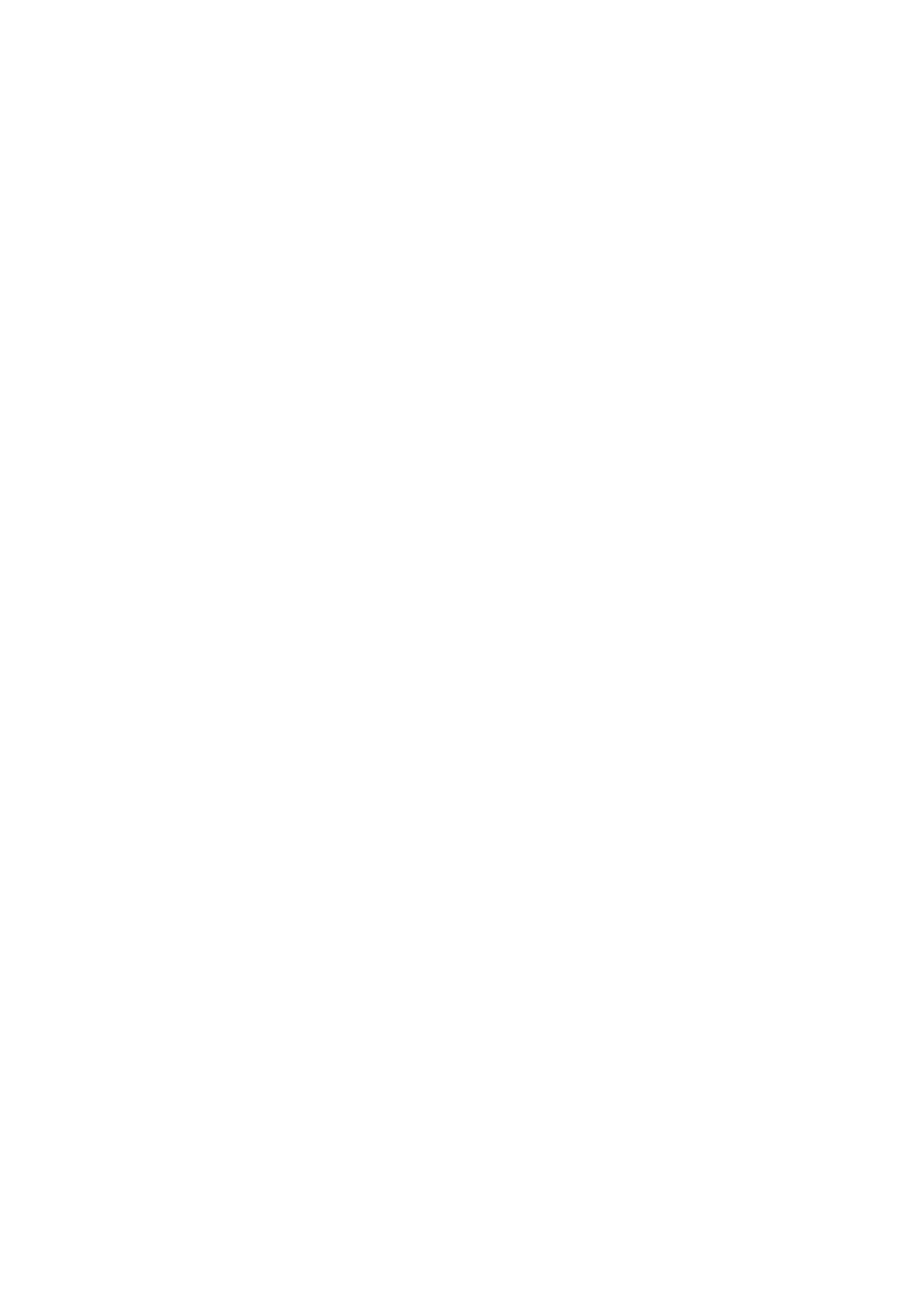This is the 8<sup>th</sup> report that Renhold Parish Council has prepared for delivery to every property in the parish. It presents information on the Parish Council's activities during 2017 – 18 and shows how your money, in the form of the Parish Precept, has been spent. We hope you find it interesting, and welcome feedback on the content and format.

An 'issue' that has arisen during the year is some residents querying why the Parish Council, and indeed the Village Magazine, continue to print documents and deliver them, when it would be easier, and cheaper, to circulate documents using the internet. Documents are put on the Parish Council and Renhold websites if you wish to read them there. We know, however, that many residents either do not use the internet or like to have a hard copy document they can pick up and look at during the year. By continuing to deliver copies to every address in the parish we can ensure that everyone at least has the opportunity to read about Renhold and the Parish Council.

Ian Slater

Chairman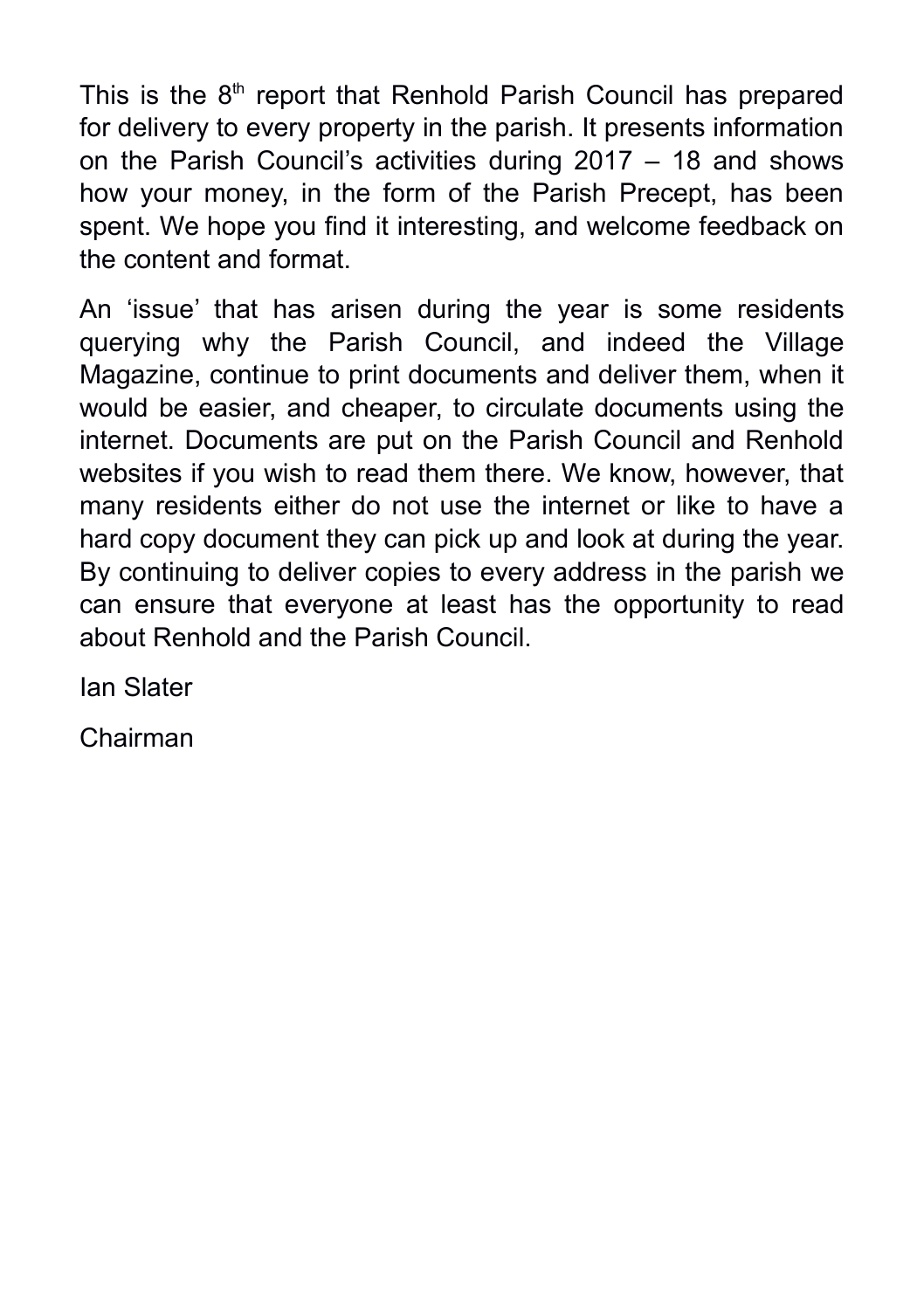#### **THE PARISH**

The Parish of Renhold encompasses the original village, essentially a collection of 'ends', and the 3 new estates off Norse Road – Cranbourne Gardens, Aspire and The Spires, Renhold Brook forms the parish boundary with Bedford. At the turn of the century Renhold had some 550 properties and the last 17 years have seen some 830 further properties added in the 'new' estates. For the Parish Council the village and the estates present different issues, as reflected in this report.

### **THE PARISH COUNCIL**

The Parish Council comprises 9 Parish Councillors and the Clerk to the Parish Council. 5 Councillors are elected to represent the village ward and 2 each for the Cranbourne Gardens and Spires wards. The Clerk is a paid officer appointed by the Parish Council to keep its business in order.

The full list of Parish Councillors in the council year 2017 – 18 appears at the end of this report.

Stuart Harrison resigned from the Parish Council on his move to Norfolk. His detailed knowledge on planning and highway matters was of considerable value to the Parish Council, and will be missed. We wish him well in his new job. On Stuart's resignation 10 electors from the Spires Ward requested that the vacancy be filled by way of an election. Under new regulations, once an election is requested a vacancy can only be filled by election, and not by co-option. 2 times the vacancy advertised with no nominations resulting. On the 3rd time a single nomination was received, and Darren Rayner was appointed through the uncontested election. Each time the election process was advertised cost the Parish Council approx. £100, and it took some 5 months to appoint Stuart's replacement.

Mrs Lizzie Barnicoat has now been our Clerk for 9 years, and she continues to seek to improve how the Parish Council works and to keep our processes up-to-date and reflecting the latest guidance. Early in 2018 Parish Councillors nominated Lizzie for the Lord Lieutenant's annual award; we're delighted to report that she was highly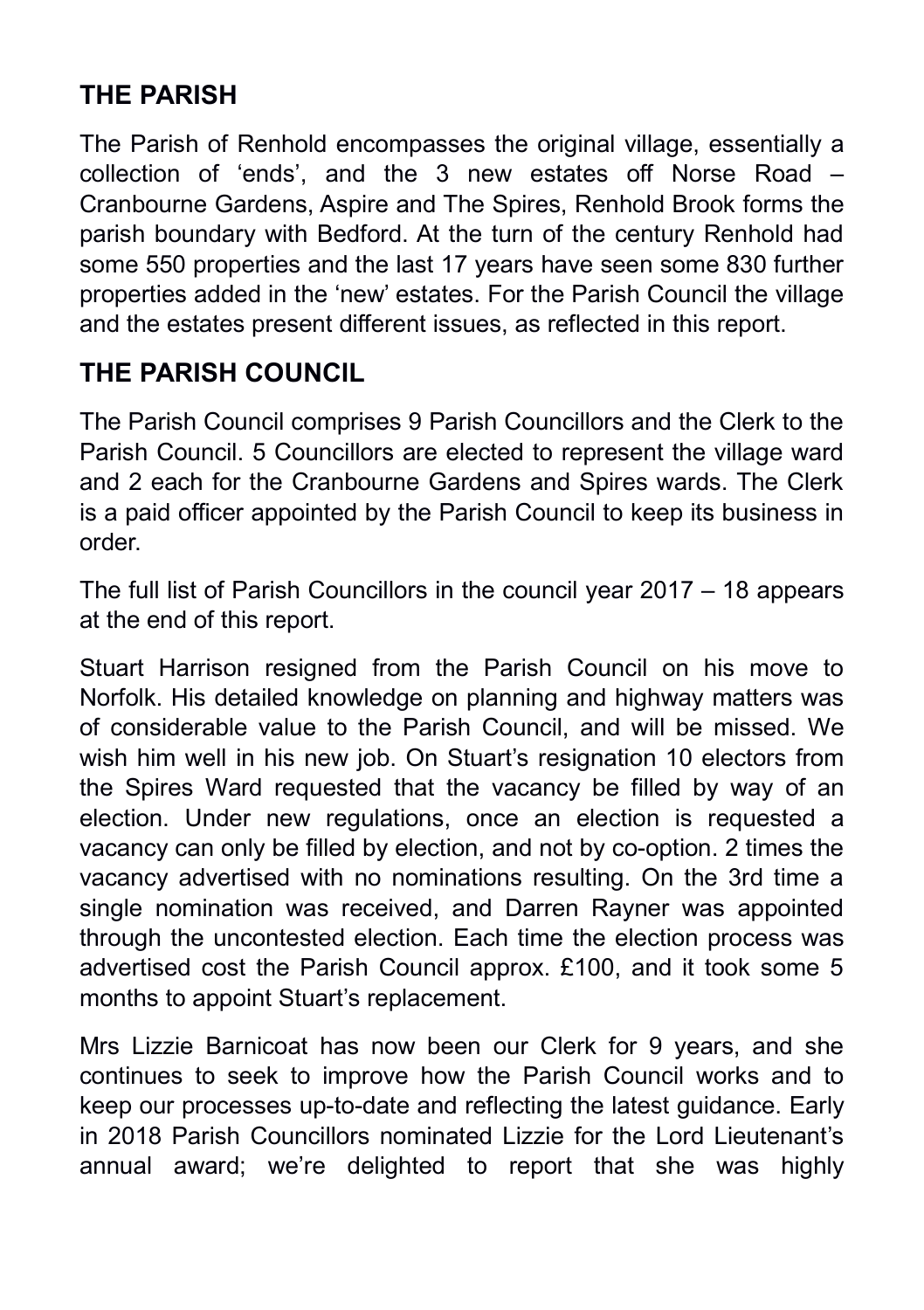commended and attended a presentation evening in Luton to celebrate her success

#### **How We Work**

In 2017 – 18 the Parish Council met 10 times.

Meetings were held in the Village Hall and in the Chapel and were all open to the public. Residents are invited to contribute to all items on the agenda, and there's a specific Open Forum item when residents can raise matters that concern them for the Council to consider. Meetings start at 7.30pm and we aim – not always successfully – to finish by 9.00pm. Our 4 Borough Ward Councillors are invited to attend and to up-date us on what the Borough Council is doing that impacts on the parish.

Parish Councillors attend other meetings to represent the parish and to be trained. The meetings are principally the Borough Council's Town and Parish Network, the Borough Assembly, the Bedfordshire Association of Town and Parish Councils, Bedfordshire Police and with our MP. There are also workshops and training especially on aspects of being a Councillor and on the continually changing planning system, and meetings with Borough Council Officers – especially on traffic issues.

In Renhold Parish Councillors are not paid for their work and Councillors have not claimed expenses either. The salary of the Clerk is determined in relation to national scales and her hours are reviewed each year when the budget is set having regard to the pressure on her time. At the end of the 2017-18 year it was decided to increase Lizzie's hours by 3 per week, in part reflecting the additional time spent on the Local Plan 2035 consultations and responses.

#### **HIGHWAYS AND TRAFFIC**

In 2017 – 18 traffic issues continued to be a major concern for the Parish Council.

On the new estates the roads and open spaces on Cranbourne Gardens and The Spires are adopted and therefore are the responsibility of the Borough Council. Concern has been expressed by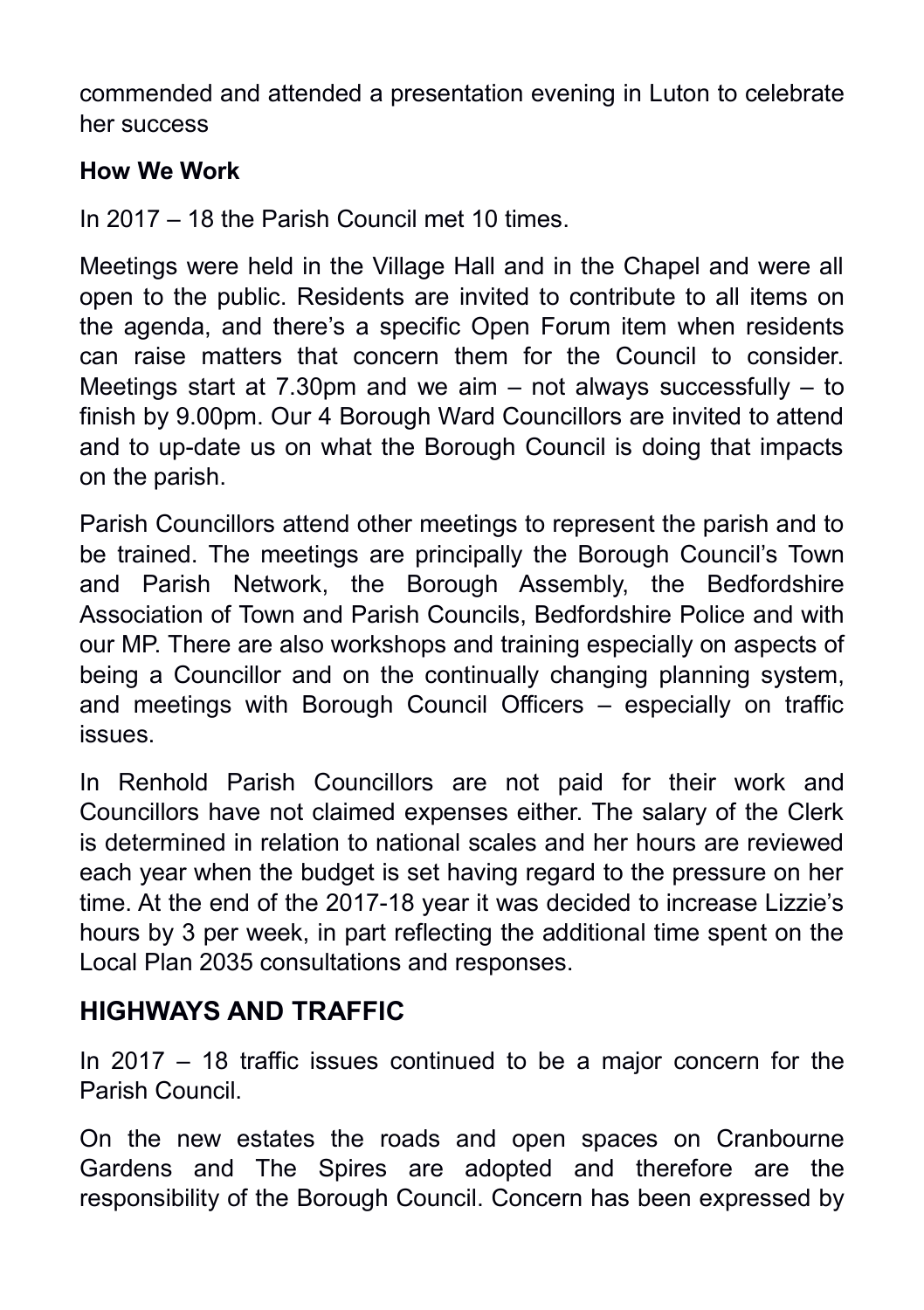residents at the state of roads and open spaces on Cranbourne Gardens, and the Parish Council has pursued these concerns with the Borough Council. A new green space maintenance regime was agreed in 2017. The Aspire estate is different in that the developer, Orbit Homes, has retained ownership of roads and open spaces in perpetuity and is therefore responsible for their ongoing maintenance.

An emerging concern, especially for Cranbourne Gardens, is the gatherings of vehicles on the Elms Farm and Viking industrial estate opposite, leading to use of Norse Road as a race track. The Parish Council is supporting residents in efforts to get the use of industrial premises car parks denied to these gatherings.

In the village, as in previous years, the issues continue to relate to an apparent lack of enforcement of measures already in place to address speeding, rat-running, overweight traffic, and on-street parking at Renhold VC Lower School. The Parish Council, assisted by residents as part of the Community Speedwatch initiative, has again tried to progress action on these matters during 2017 – 18.

A speed limit of 30mph applies throughout the village, and Speedwatch volunteers have been re-enforcing the message and reporting offenders to the Police, who in turn write to speeding drivers.

After 4 years of pressure from the Parish Council average speed cameras were installed in 2016 at Church End and between Top End and Green End. They have been live for over a year now, and although there are occasional offenders they have had a positive effect on traffic through this part of the village. The Parish Council has requested cameras on Ravensden Road; the Borough Council is now lifting its embargo on new schemes, although with a limited budget, and the Parish Council has been advised that a scheme for Ravensden Road is on the long list of potential schemes.

The Parish Council previously gave notice that average speed cameras would have been requested for Hookhams Lane, but at this moment there is not a scheme in the long list of potential schemes The Parish Council has continued to press Borough Council officers to identify what can be done to 'protect' residents of Hookhams Lane from speeding vehicles, but to date the Borough's Officers have advised that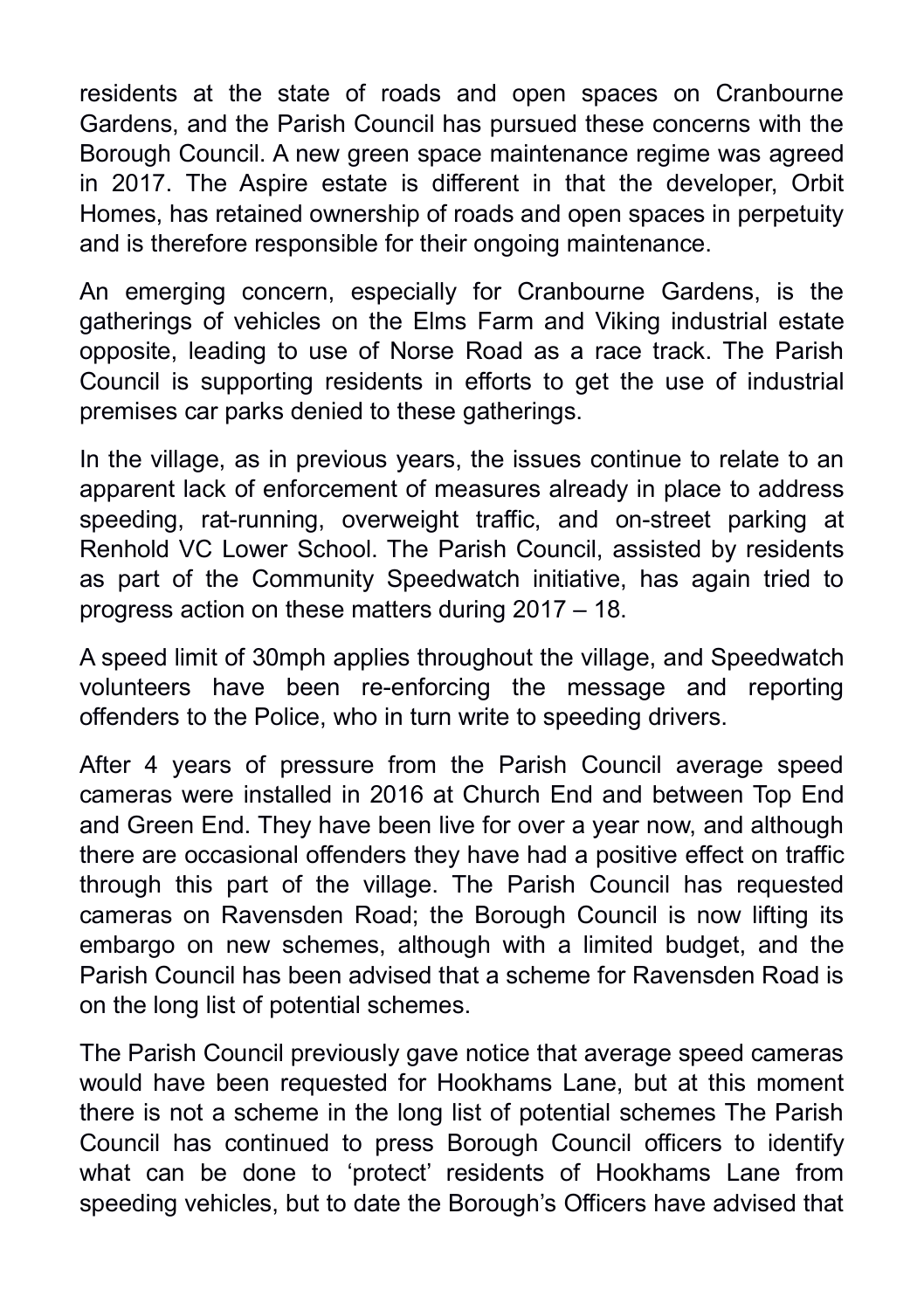the bends and 'hills' on Hookhams Lane so restrict forward visibility as to make speed restrictions such as chicanes difficult to accommodate. The absence of street lights is also a factor making speed humps or traffic islands unlikely. As the 2017 – 18 year came to an end the Borough officers are looking at potential narrowings near Home Close, but there is no funding for such a scheme unless the Parish Council can identify sufficient funds.

Residents continue to report offenders who are not observing the 7.5 tonne weight limit on Hookhams Lane but with limited effect.

A further measure to reduce vehicle numbers in the village is the Traffic Regulation Order [TRO] that bans through traffic between Wilden Road and the bypass during the morning and afternoon peaks. Unfortunately, it appears to be impossible to enforce this restriction, but the Borough Council has again been asked to undertake a survey to at least identify how many vehicles contravene the TRO so that consideration can be given to what else can be done. Unfortunately, the alternative route is likely to include Hookhams Lane.

The Parish Council recognises that all of the restrictions that have been or are being introduced restrict the movement of residents in their own village. However, that's the price of a better environment for all residents in Renhold, surely a price worth paying?

The last, but by no means least, issue with traffic centres on the numbers of vehicles parking on Church End at the start and finish of the school day. With the increased size of the school since September 2017 there are more parked cars and even during school hours The school is now also serviced by a double-decker school bus, which parks on the yellow zig-zags in front of the school seriously restricting visibility of children and parents wishing to cross the road to use the footpath opposite to the Norse Road estates. Over recent years, H bars and double yellow lines at the blind bend by the barns and either side of Church Close have helped to protect domestic entrances and providing passing places. In March 2018 a camera was installed by the Borough Council to catch offenders parking on the yellow zig-zag area, but this has caused further problems for residents because of the lighting associated with the camera, an issue that is still being tackled. As necessary further double yellow lines will be requested to improve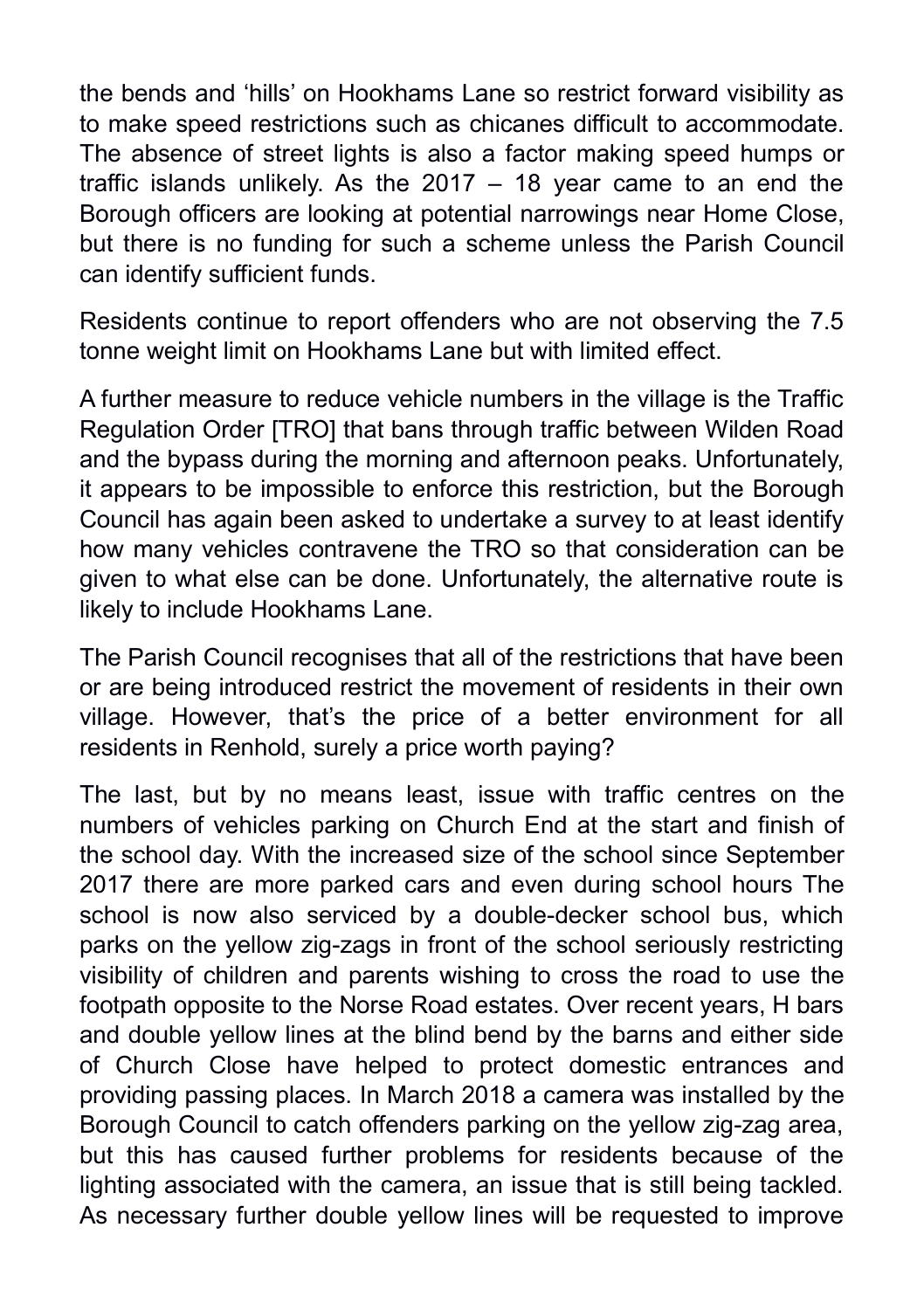safety along Church End, but it is recognised that this will not solve the parking problem.

There are then the day-to-day issues of road and footpath repairs – both beside the roads and along the designated footpaths and bridleways in Renhold. The Parish Council identifies its priorities for highway works each year, and these are considered by the Borough Council in the context of requests from every parish in the Borough. The parish has not seen any road improvements as a result, but as a part of the Borough Council's programmes the footways in Hookhams Lane were refurbished in February / March 2018.

The Parish Council will continue to give all of these issues its full attention in 2018 – 19, but again reminds residents that it has no formal powers on highways matters and so cannot, itself, resolve them.

#### **PLANNING**

The Parish Council is consulted by Bedford Borough Council on all planning applications in the parish and on all planning policy documents as they pass through their various stages. In 2017 – 18 the Parish Council commented on 25 planning applications, ranging in scale from vehicle crossovers, through domestic extensions to redevelopments. Our views are not always accepted by the Borough, but most are. Some applications are now to demolish existing dwellings to replace them with larger properties, and some applications have been to extend existing dwellings, often significantly. During 2017 – 18 it has been pleasing to see the planting of new hedges as properties change hands. Sadly, in other instances there are now fences giving a more urban feel to the street scene.

An ongoing concern is the eyesore that is the site of the former Three Horseshoes public house in Top End. In March 2017 legal agreements were signed and planning permission issued for a replacement of the public house with a restaurant / public house and an additional detached house. Unfortunately, a year has gone by and there has been no movement on the site, save for the erection of a sign indicating who the developer is.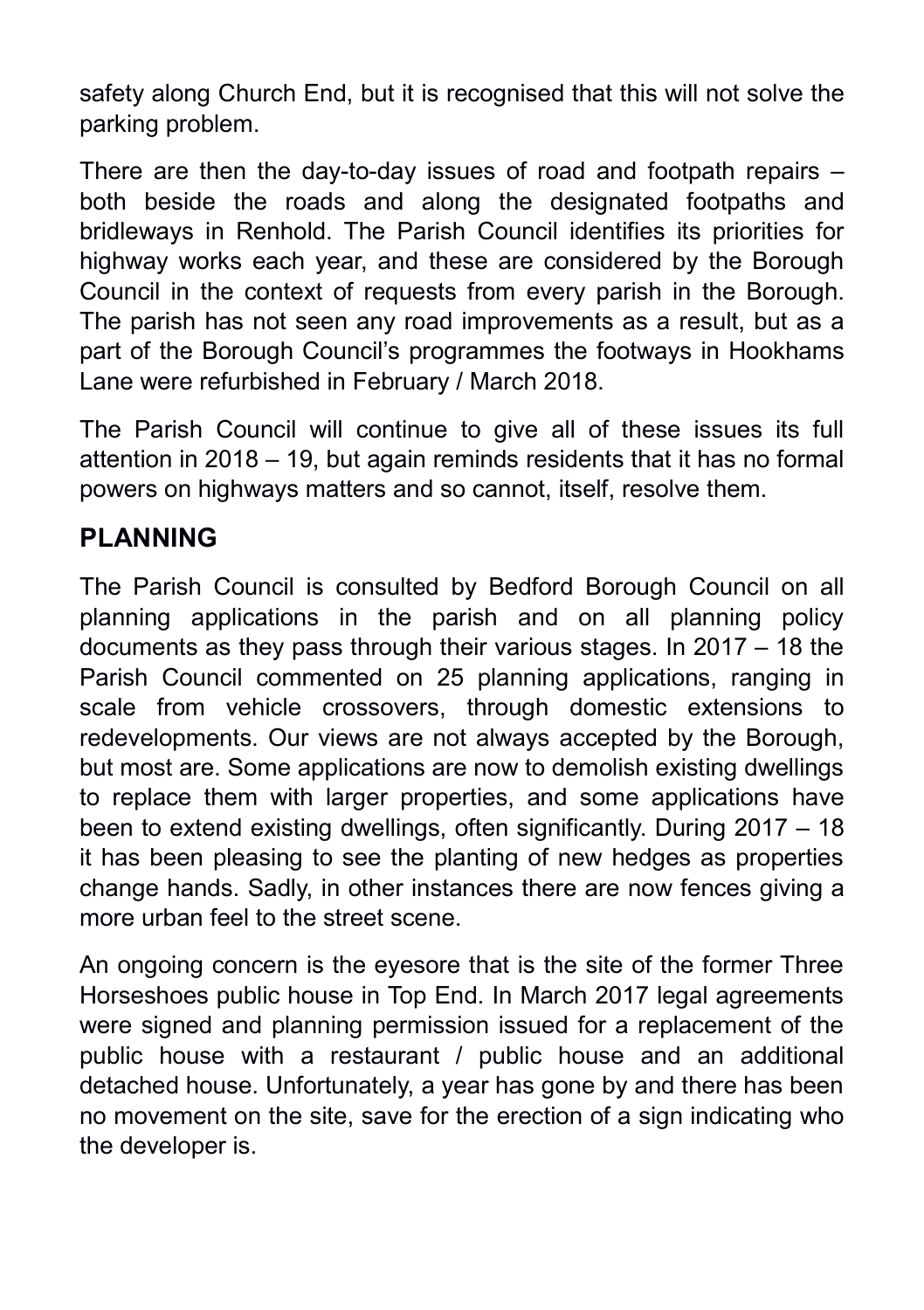The Bedford Borough Local Plan 2035 continues to progress. The proposal in 2017 that 500 dwellings and a school should be built in Salph End was the subject of a strong objection from the Parish Council and almost 200 objections were submitted by Renhold residents. This proposal was deleted when the latest consultation document was published in February 2018, but there were other proposals that impacted on Renhold. Once again local residents sprang into action and we understand that some 600 submissions have been made from Renhold supporting the removal of the major housing proposal. The Parish Council has submitted an 11-page representation, in particular reminding the Borough Council why the Salph End proposal should not be reinstated. Leaflets have been delivered to every property in the parish advising residents how to get involved, and the Parish Council's full response can be seen on its website [http://renhold.bedsparishes.gov.uk] The next stage in the process will be a public inquiry into the local plan's proposals, and the Parish Council has indicated it wishes to be involved as necessary.

The Parish Council is especially grateful for the support given by local residents led by Pally Sohal in the local plan campaign, producing leaflets and posters and going door-to-door encouraging residents to get involved.

#### **ENVIRONMENT**

Much of the work in respect of traffic, footpaths and planning is principally directed to protecting and improving the parish's environment. The Parish Council's only direct responsibilities relate to cutting the grass verges through the village, maintaining the Village War Memorial, and cleaning the bus shelters.

There are Street Champions for most roads in the village and for some in the new estates, and they undertake regular litter picks that have greatly improved the parish's environment. Residents have also taken responsibility for ensuring that noticeboards in the village and the estates are kept clean, tidy and up-to date.

Last year the Annual Report commented on problems with the maintenance of hedgerows, especially where they were obstructing footpaths. Some hedgerows have been cut back with noticeable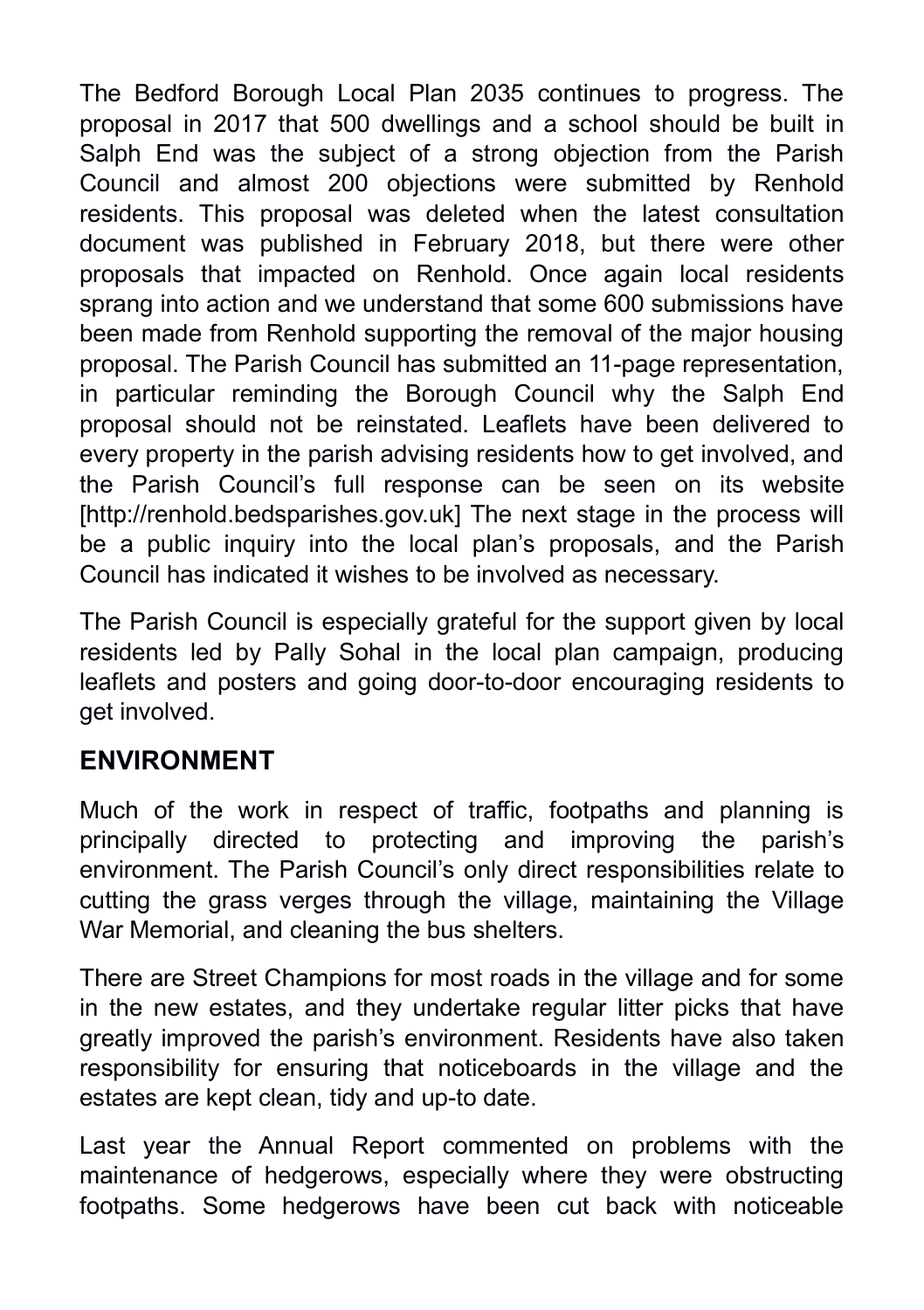improvement for pedestrians, and the Parish Council welcomes this and hopes it will continue.

#### **FINANCE**

The Parish Council is funded by the Parish Precept, as shown on your Council Tax bill. In 2017 – 18, for the sixth year, this was again set at £17,000, and this is split between the residential properties in the parish. We also receive a grant from the Borough Council towards the cost of cutting the grass verges in the village. As a responsible council the Parish Council has regard to future events when setting the precept, for example the contribution towards the average speed cameras and the need in due course for an extension to the church graveyard. The Parish Council provides grants to local organisations, each of which has to be applied for and justified at the start of the financial year.

The budget is summarised at the end of this report. In 2017 – 18 the Parish Council's expenditure was within budget with an underspend overall. For 2018 – 19 the Parish Precept has again been set at £17,000.

Finance is a standing item on the Parish Council's agenda, when progress against the budget can be monitored.

#### **OTHER MATTERS**

The Parish Council continues to press for improvements to high speed broadband for all parts of the parish.

There are reports on the Parish Council's meetings in the Village Magazine, and if you are interested you will always be welcome at the Parish Council meetings.

The Clerk has continued to develop an e-mail circulation list to facilitate the speedy and more economic circulation of information to residents. There is also the Renhold website, that has links to the Parish Council's, and that promotes the parish and its organisations.

Parish Council - http://renhold.bedsparishes.gov.uk

Renhold Website - renholdvillage.net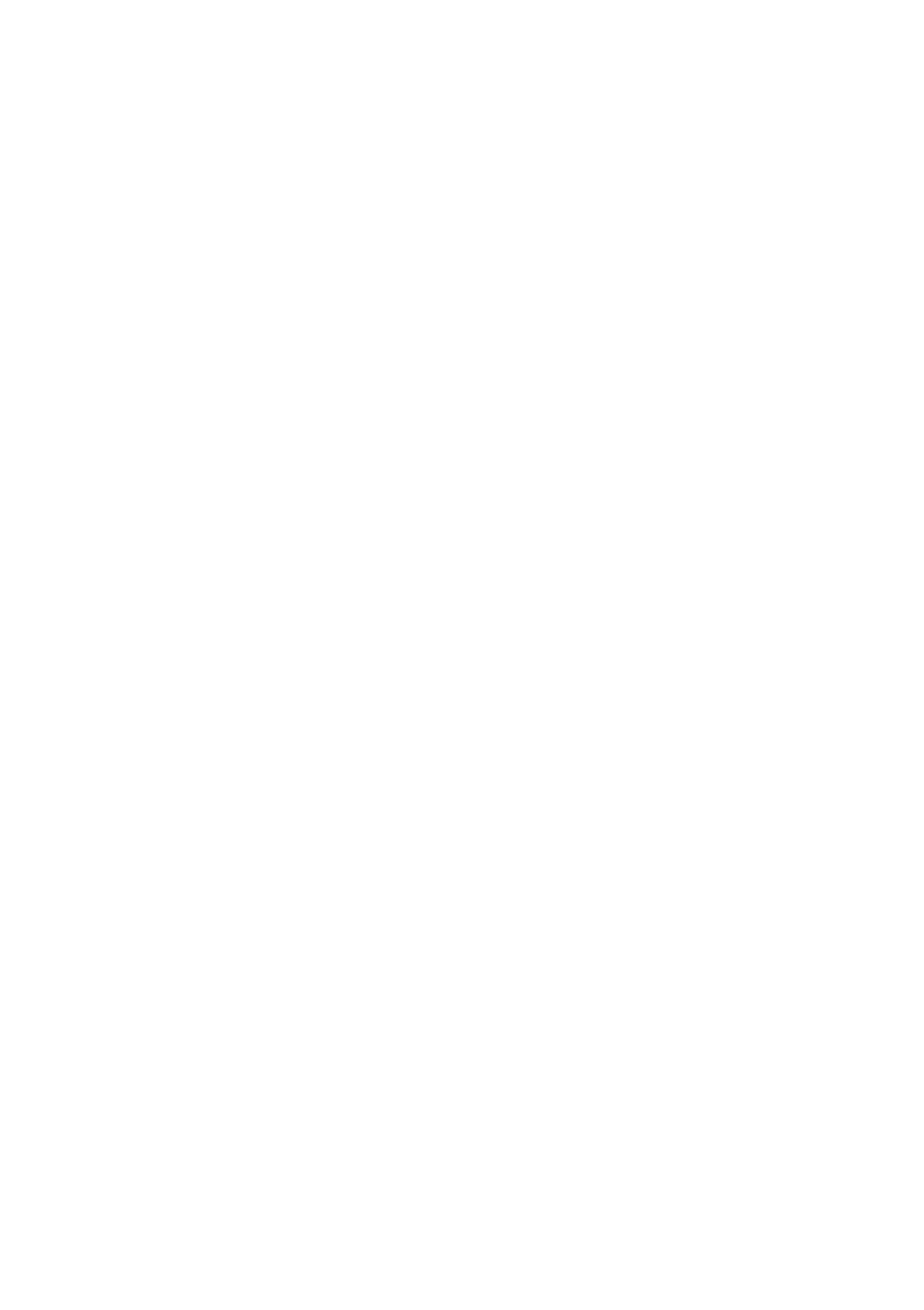## **RENHOLD PARISH COUNCIL BUDGET 2017 – 18**

| <b>ITEM</b>                 | <b>BUDGET</b> | <b>EXPENDITURE</b> |
|-----------------------------|---------------|--------------------|
|                             |               |                    |
| <b>GRANTS</b>               |               |                    |
| Good Neighbours             | 150           | 0                  |
| PCC Churchyard              | 750           | 600                |
| Sports Club                 | 500           | 500                |
| Village Magazine            | 1760          | 1380               |
| Contingency                 | 1090          | 1000               |
| <b>War Memorial</b>         | 830           | 600                |
| <b>Property Repair</b>      | 2000          | 1847               |
| <b>Bus Shelters</b>         | 220           | 110                |
| <b>Grass Cutting</b>        | 5000          | 2780               |
| Administration              | 3930          | 2588               |
| <b>Clerk of the Council</b> | 6500          | 6383               |
| Churchyard Fund             | 1000          | 0                  |
| Contingencies               | 2500          | 0                  |
|                             |               |                    |
| <b>ITEM</b>                 | <b>BUDGET</b> | <b>INCOME</b>      |
|                             |               |                    |
| Precept                     | 17000         | 20771              |
| <b>Grass Cutting</b>        | 1164          | 1897               |
| <b>VAT Refund</b>           | 0             | 3823               |
| <b>Bank Interest</b>        | 0             | 32                 |
| Other Income                | 0             | 0                  |